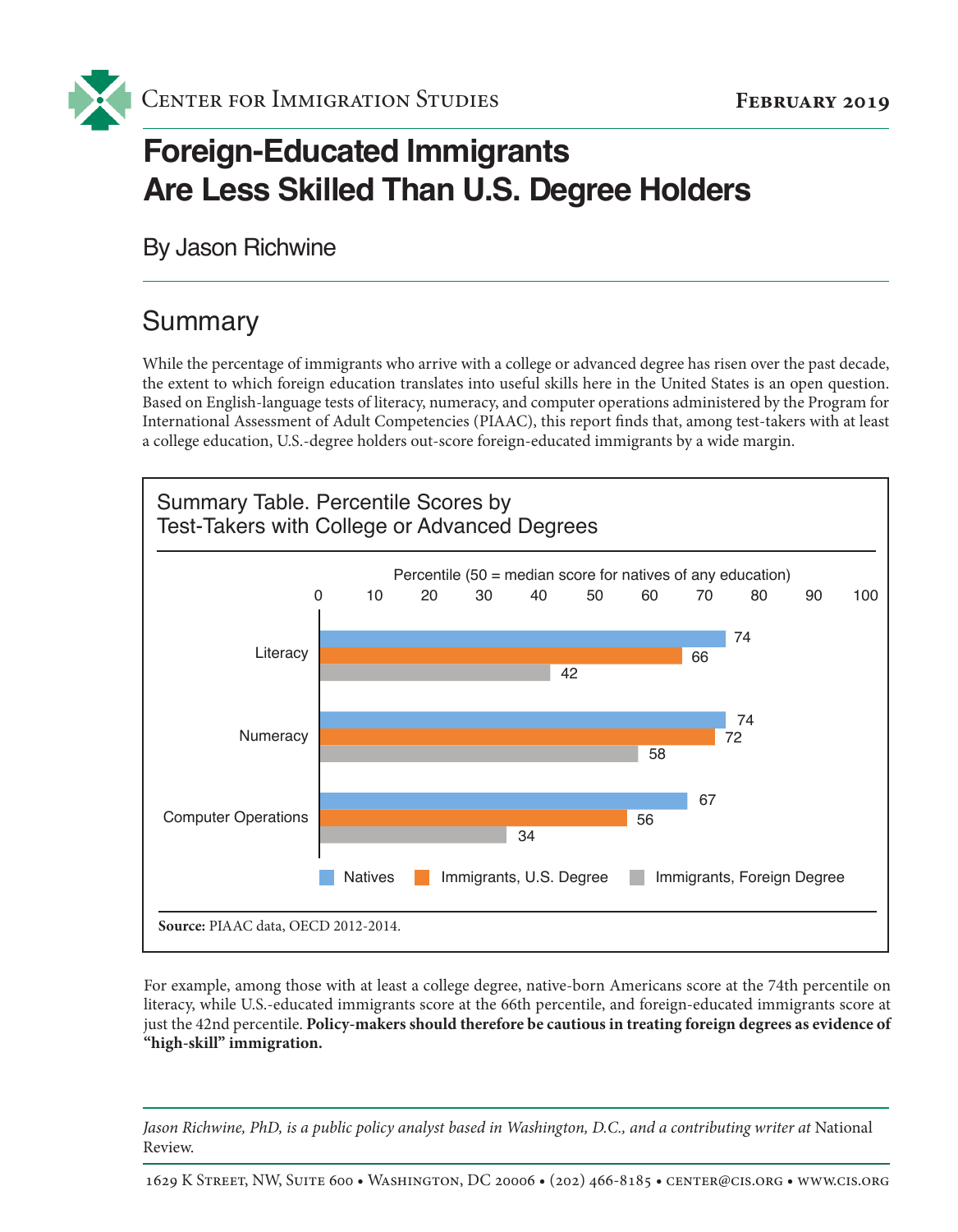Other key points:

- Among immigrants in the United States whose highest degree is either a bachelor's ("college") or a master's or Ph.D. ("advanced"), about 40 percent received their highest degree in a foreign country — meaning they are "foreigneducated".
- On both literacy and computer operations, foreign-educated immigrants with a college or advanced degree perform so poorly that they score at the level of natives who have only a high school diploma.
- • On numeracy, foreign-educated immigrants with a college or advanced degree perform closer to the level of natives who have some college education, but not a bachelor's.
- Despite their reputation for specializing in STEM fields, about one in six foreign-degree holders score "below basic" in numeracy.
- The skill gap between foreign and U.S. degree holders persists even among immigrants who have had at least five years in the United States to learn English.
- • A skill-selective immigration system could incorporate direct testing of applicants rather than rely on their educational attainment alone.

### **Introduction**

Although low-skill immigration to the United States continues from places such as Central America and the Caribbean, the average education level of immigrants has been rising. Between 2007 and 2017, the share of recent working-age immigrants with a bachelor's degree rose from 34 percent to 49 percent. Over the same period, the share without a high school diploma declined from 34 percent to 16 percent.<sup>1</sup> While improving education levels are a positive development, questions remain as to how meaningful the increase is. An April 2018 report from the Center for Immigration Studies found that employment, income, poverty, and welfare use have not improved among recent immigrants as much as their rising education level would predict. For example, between 2007 and 2017 Medicaid use rose more steeply among recent working-age immigrants (6 percent to 17 percent) than among working-age natives (7 percent to 14 percent).<sup>2</sup>

Furthermore, a July report from the Center quantified "occupational mismatch" among highly educated legal immigrants, finding that 20 percent of legal immigrants with a college degree have a low-skill occupation, vs. just 7 percent of natives with the same paper credential.<sup>3</sup> That report suggested various reasons why highly educated immigrants have less success than natives in the U.S. labor market. For example, immigrants may be unfamiliar with regulations, networking, and licensing requirements, while others may arrive on temporary visas that restrict their job options. Another possibility, however, is that highly educated immigrants are simply less skilled than their native counterparts, especially when it comes to performing tasks that require English ability. If so, the rise in "skilled" immigration, as measured by educational attainment, may be overstated.

This report finds that foreign-educated immigrants perform substantially worse than U.S. degree holders on English-language tests of literacy, numeracy, and computer operations. The gaps are in some cases so large that natives with only a high school diploma out-score immigrants with a foreign college degree.

### Data and Methods

The Program for the International Assessment of Adult Competencies (PIAAC) administers tests of literacy, numeracy, and computer operations in OECD nations. Taken by over 8,000 Americans between the ages of 16 and 74, the PIAAC measures the skills of a representative sample of adults living in U.S. households between 2012 and 2014.<sup>4</sup> The tests are strictly in English, meaning people whose English is weak will likely perform poorly. The background questionnaire, however, is available in both English and Spanish to ensure wide participation.

**Skill Definitions.** Conceptually, *literacy* is not merely the ability to read sentences. PIAAC's definition of literacy is "understanding, evaluating, using, and engaging with written text to participate in society, to achieve one's goals, and to develop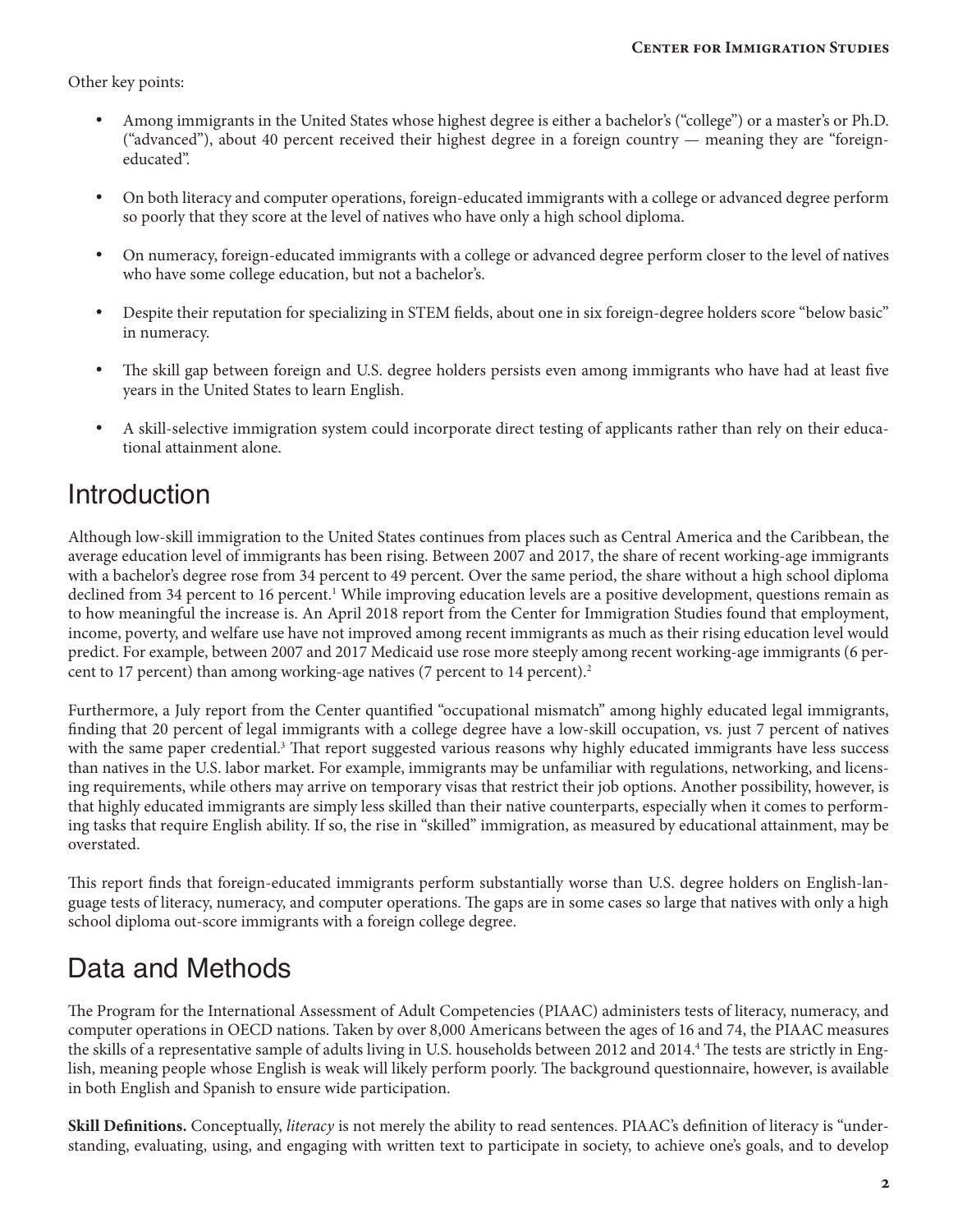one's knowledge and potential."5 By this definition, even native English speakers receive low scores on the test when their literacy skills are not well developed.

PIAAC defines *numeracy* as "the ability to access, use, interpret, and communicate mathematical information and ideas, [and] to engage in and manage mathematical demands of a range of situations in adult life." The PIAAC does not cover algebra or calculus or any other kind of advanced math. Instead, test items are based on challenges that might be encountered in ordinary life, from basic arithmetic to drawing inferences from a chart.<sup>6</sup> Though these tasks may seem straightforward, scores on the numeracy test vary widely even among educated U.S. natives.

*Computer operations* is a specialized test based at least as much on adeptness with technology as it is on reasoning ability. PIAAC calls it "problem-solving in technology-rich environments" that involves "using digital technology, communication tools, and networks to acquire and evaluate information, communicate with others, and perform practical tasks." Put more concretely, test items require participants to perform computer-based tasks similar to what an executive assistant might do in a busy office.7 Though less fundamental than literacy and numeracy, computer operations is an important test for immigrants with foreign degrees, as the skills they brought from their home countries will be less useful if they cannot utilize technology common in U.S. workplaces.

Importantly, respondents needed to have a minimal level of computer experience in order to take the computer operations test. (By contrast, paper-and-pencil versions of the literacy and numeracy tests are available for the computer illiterate.) This exclusion raises interpretive issues that are explored in the results section.

**Previous Research.** A 2015 study sponsored by the National Center for Education Statistics and conducted by the Migration Policy Institute (MPI) was the first to note the lagging performance on the PIAAC tests by foreign-educated immigrants. This report updates and expands that analysis.<sup>8</sup>

**Foreign Educated.** Following MPI, this report defines foreign-degree holders as immigrants who arrived in the United States either in the same year or after the year they completed their education. By implication, whether immigrants are "foreigneducated" depends only on their highest degree. If an immigrant receives a bachelor's degree in a foreign nation but then receives a master's in the United States, that immigrant counts as U.S.-educated.

**Data Presentation.** A perennial problem with average test scores is that they have little meaning without reference to the full score distribution. To illustrate, scores on each PIAAC test range from zero to 500, but how much better is a score of, say, 300 compared to a score of 200? The answer depends on how spread out the score distribution is. If scores tend to bunch up in the center, then jumping 100 points could be a substantial improvement relative to other test-takers. By contrast, if scores are widely distributed, then the relative improvement from a 100-point jump would be much smaller.

To make score differences interpretable, the main results of this report are presented as percentile scores that mark the place where the average immigrant lies on the distribution of U.S.-born test-takers. For example, if an immigrant group scores at the 30th percentile, the average immigrant in that group would score better than 30 percent (and worse than 70 percent) of natives. Raw scores and other statistics are provided in the appendix.

Another outcome of interest is the proportion in each group who score "below basic".<sup>9</sup> In the literacy context, this could mean someone who is functionally illiterate. Tasks such as reading multiple pages, sifting through competing information in a chart, and making even low-level inferences are challenging for people in this group. Similarly, a person with below basic numeracy skills struggles when required to do more than simple counting, sorting, and arithmetic. In computer operations, someone who is below basic may have some familiarity with computers, but would struggle beyond rote tasks.

**Sample Limitations.** Researchers love to run detailed cross-tabulations with their data, but sample sizes are often a limiting factor. In the case of the PIAAC, the dataset contains test results for over 1,000 immigrants in the United States, but the number of immigrants with college or advanced degrees is considerably lower — especially when U.S. degrees vs. foreign degrees are compared. Table 1 gives the relevant sample sizes.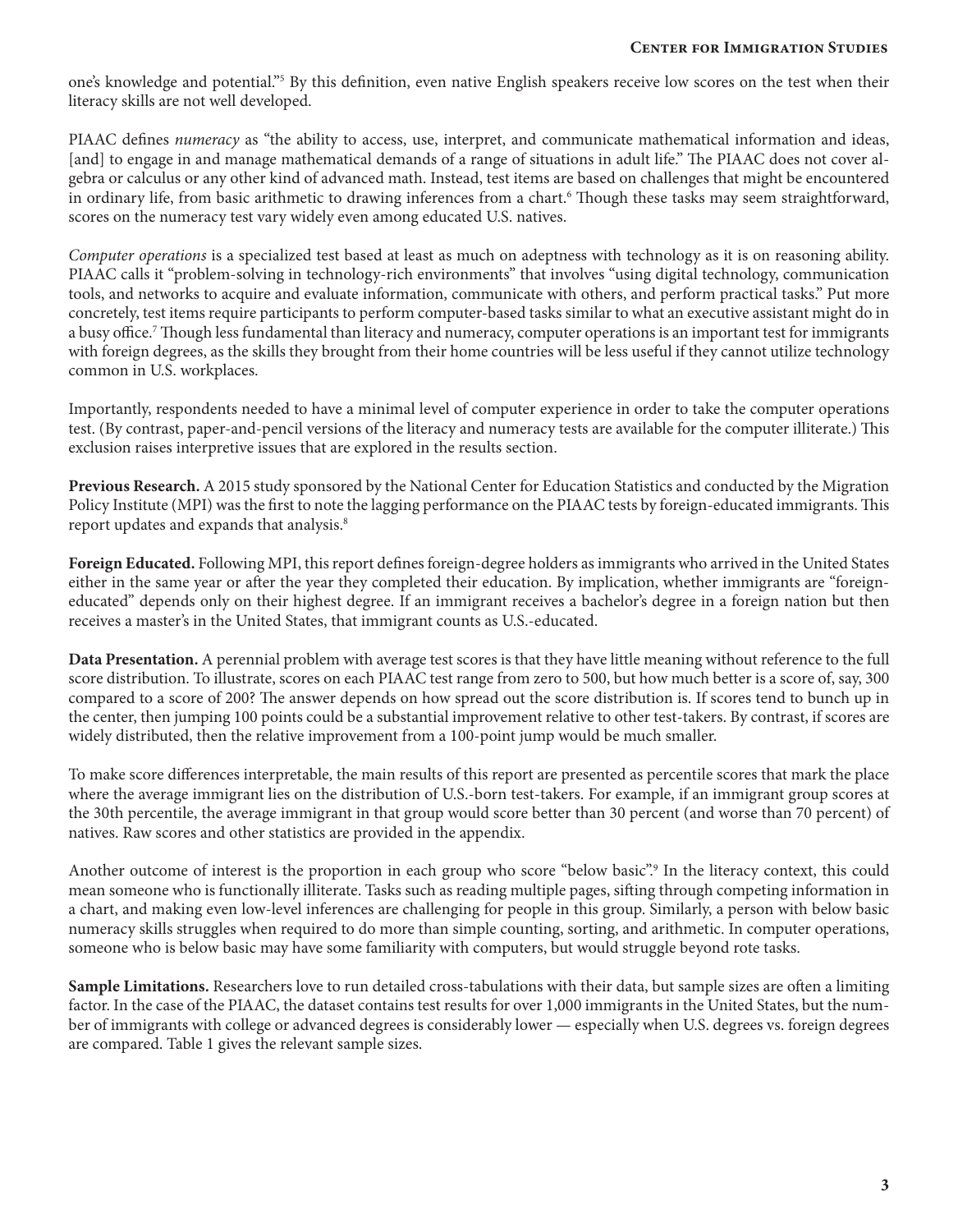Because of the sample limitations, this report focuses on the difference between foreign and U.S. degrees without involving other interesting variables such as age, gender, and national origin. Those analyses will have to wait for a larger dataset. Please note the lower number of computer operations test-takers is due to the need for past computer experience, as mentioned above. Also note that although the sample sizes of immigrants with college as their highest degree are low, their presence is necessary to show that a greater proportion of U.S. degree holders having education beyond college is not the only reason for their superior test performance compared to their foreign-educated counterparts. The number of immigrants with advanced degrees is too small to analyze separately from immigrants with college degrees.

### **Results**

This section first presents the PIAAC percentile

scores for each immigrant-education group, then

#### Table 1. No. of Test-Takers with Valid PIAAC Scores, by Test & Immigrant-Education Group

| <b>Native</b>                        | Literacy | <b>Numeracy</b> | Computer<br><b>Operations</b> |
|--------------------------------------|----------|-----------------|-------------------------------|
| College or Advanced Degree           | 1,770    | 1,770           | 1,680                         |
| <b>Advanced Degree</b>               | 640      | 640             | 610                           |
| College Only                         | 1,130    | 1,130           | 1,070                         |
| Some College                         | 1,200    | 1,200           | 1,070                         |
| High School                          | 3,250    | 3,250           | 2,600                         |
| Immigrant                            |          |                 |                               |
| College or Advanced Degree (U.S.)    | 200      | 200             | 190                           |
| College Only (U.S.)                  | 90       | 90              | 80                            |
| College or Advanced Degree (foreign) | 130      | 130             | 100                           |
| College Only (foreign)               | 80       | 80              | 70                            |
| Source: PIAAC data, OECD 2012-2014.  |          |                 |                               |

To comply with government disclosure restrictions, sample sizes have been rounded to the nearest 10.

analyzes the fraction of each group who score "below basic". It concludes by exploring the degree to which insufficient exposure to English depresses the scores of foreign-educated immigrants.

Percentiles. Figures 1, 2, and 3 show the percentile scores on the literacy, numeracy, and computer operations tests, respectively. Natives out-score comparably educated immigrants on all three tests. Significant differences within the immigrant category exist, however, as immigrants with foreign degrees lag well behind immigrants with U.S. degrees. (The only nonsignificant difference occurs with college-only immigrants on the numeracy test.) On literacy, for example, immigrants with foreign college or advanced degrees score at just the 42nd percentile of the U.S.-born distribution, compared to the 66th percentile for immigrants with U.S. college or advanced degrees, and the 74th percentile for comparably educated natives. The performance by foreign college and advanced degree holders on both the literacy and computer operations tests is so poor that they are more comparable in skill to natives with only a high school diploma. On the numeracy test, which is perhaps the least English-intensive, foreign degree holders are more comparable to natives with some college.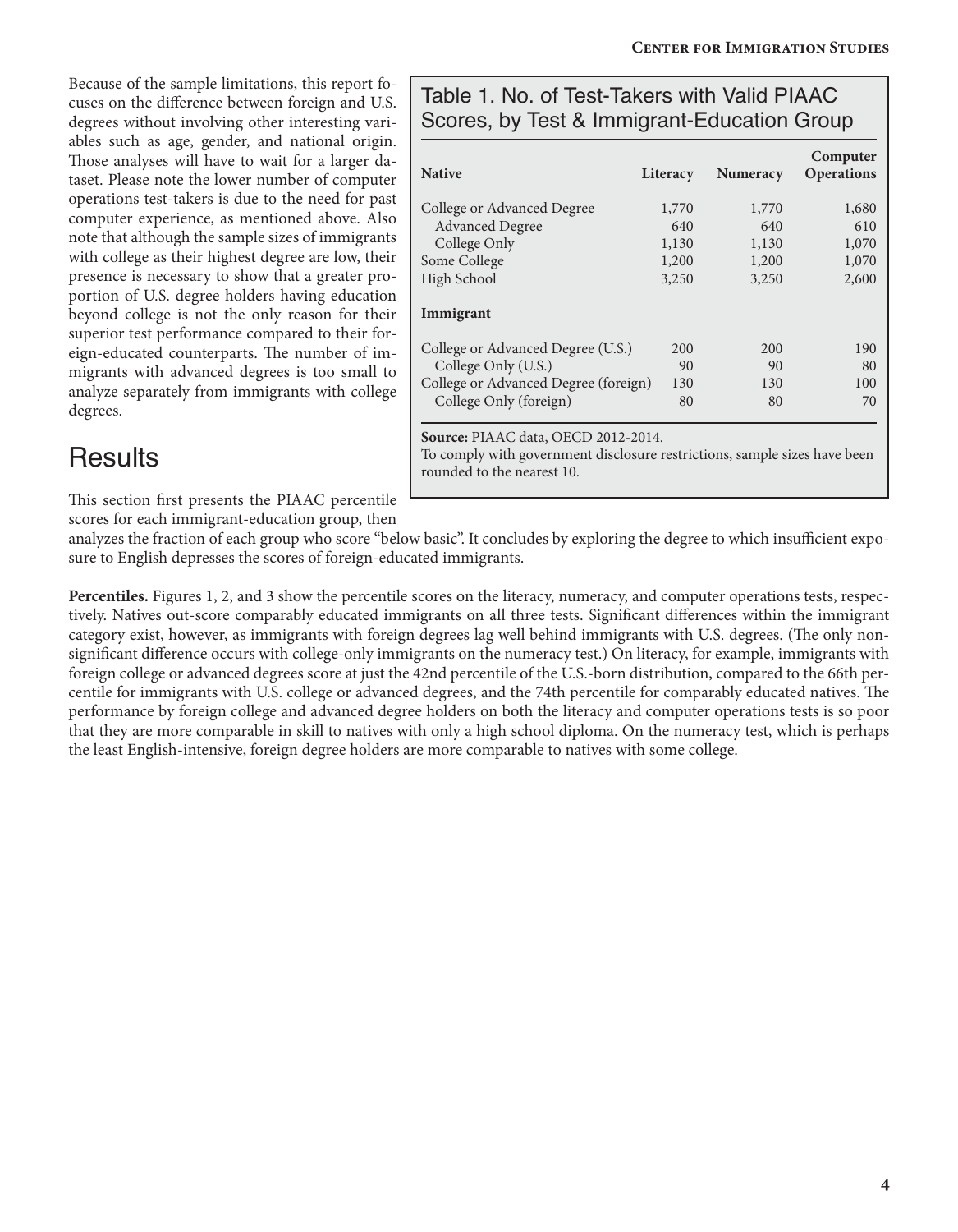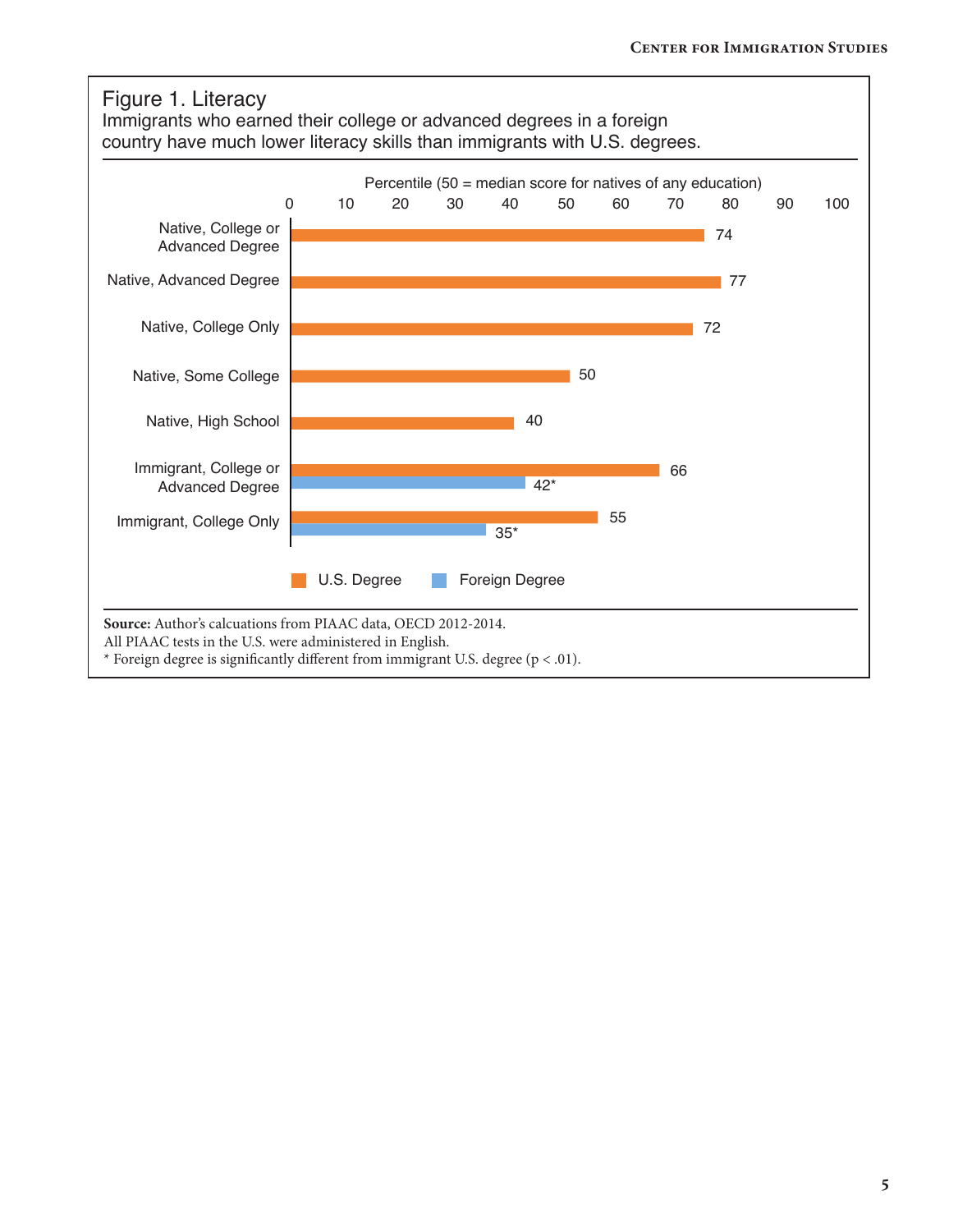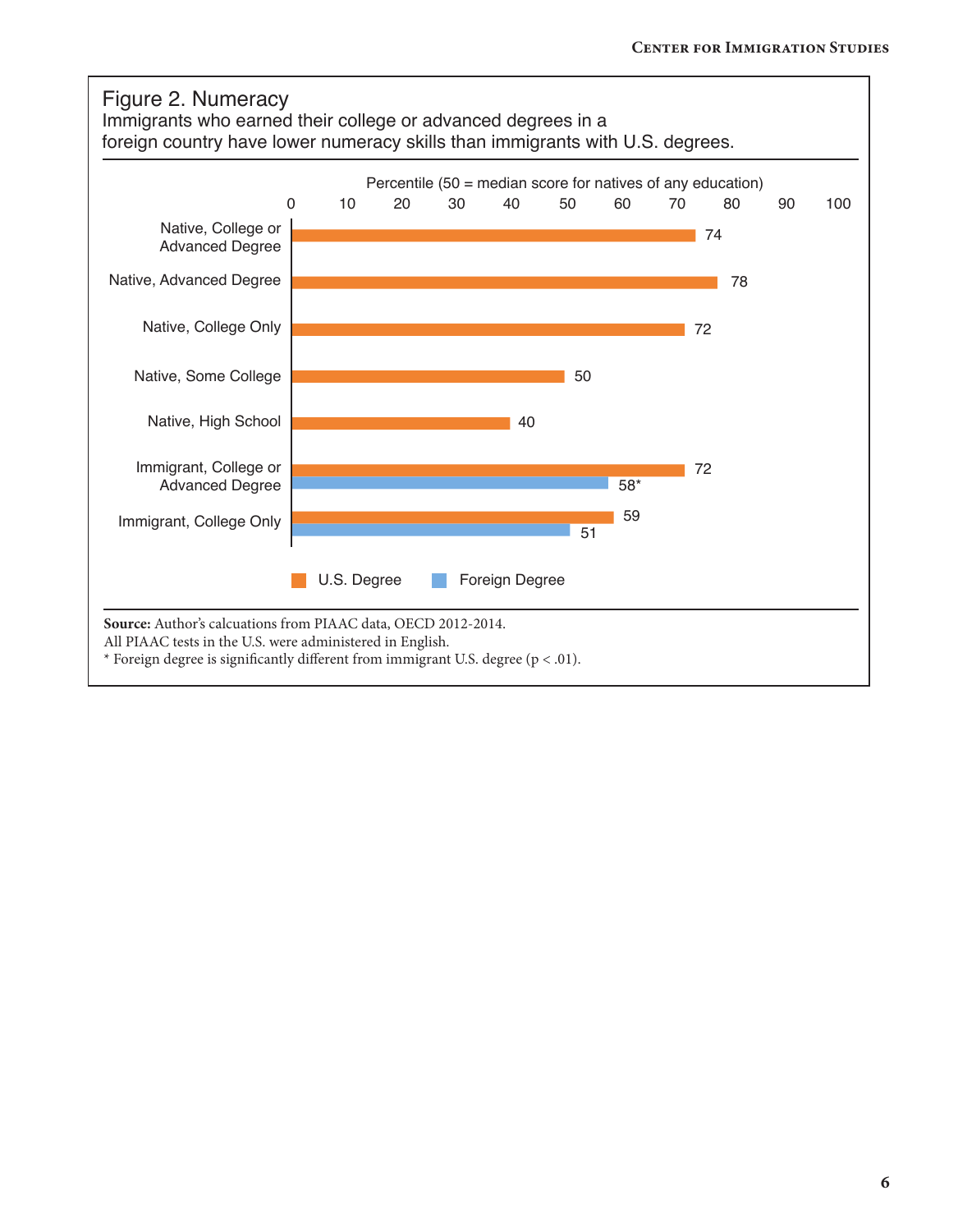

**Below Basic.** Instead of average scores, Table 2 focuses on the bottom end of the distribution, showing the percentages who score below basic on each test. The literacy and numeracy results are in line with Figures 1 and 2, as immigrants with foreign college or advanced degrees are the most likely to be below basic, followed by immigrants with U.S. degrees, and then by natives of comparable education. Foreign-educated immigrants are again most similar to natives with only a high school diploma on literacy, and most similar to natives with some college on numeracy.

As for computer operations, the first column with that label covers actual test-takers, while the "adjusted" computer operations column assumes that people who took the

### Table 2. Percentage Scoring "Below Basic", by Test and Immigrant-Education Group

| <b>Native</b>                              | Literacy | <b>Numeracy</b> | Computer<br><b>Operations</b> | Adjusted<br>Computer<br>Operations $*$ |
|--------------------------------------------|----------|-----------------|-------------------------------|----------------------------------------|
| College or Advanced Degree                 | 2.4%     | $6.1\%$         | 43.8%                         | 46.4%                                  |
| <b>Advanced Degree</b>                     | 2.4%     | 5.1%            | 42.2%                         | 44.2%                                  |
| College Only                               | 2.4%     | $6.6\%$         | 44.7%                         | 47.7%                                  |
| Some College                               | 9.8%     | 20.4%           | 67.3%                         | 70.6%                                  |
| High School                                | 18.0%    | 32.4%           | 72.8%                         | 78.4%                                  |
| Immigrant                                  |          |                 |                               |                                        |
| College or Advanced Degree (U.S.)          | 5.5%     | 10.2%           | 56.1%                         | 59.7%                                  |
| College Only (U.S.)                        | 10.2%    | 16.2%           | 64.1%                         | 66.7%                                  |
| College or Advanced Degree (foreign) 16.3% |          | 15.6%           | 78.1%                         | 82.1%                                  |
| College Only (foreign)                     | 22.3%    | 22.0%           | 83.5%                         | 87.2%                                  |

**Source:** PIAAC data, OECD 2012-2014.

\* Assumes people who did not take the test due to insufficient computer experience would have scored below basic.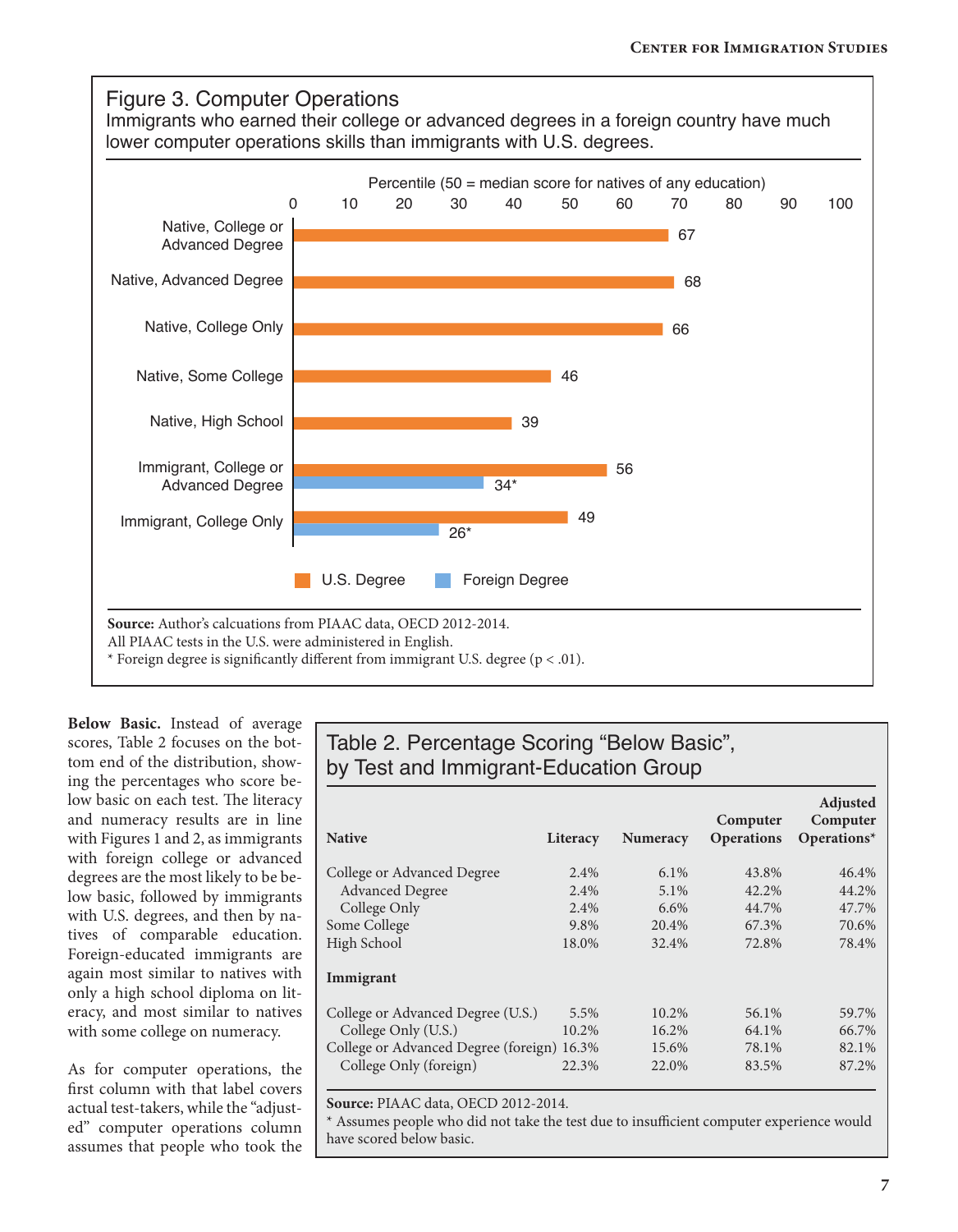#### **Center for Immigration Studies**

paper-and-pencil versions of the literacy and numeracy tests (usually because of their inexperience with computers) would have scored below basic on computer operations had they attempted it. This assumption is plausible but not certain, so readers should interpret the adjusted column with appropriate caution. Regardless of whether the paper-and-pencil test-takers are included, however, computer difficulties are clearly widespread, as even highly educated natives score below basic almost half the time. Performance by highly educated immigrants is even worse, as a remarkable 87 percent of immigrants with a foreign college degree (from the adjusted column) are below basic. This is all the more surprising given the prevalence of STEM degrees among immigrants.<sup>10</sup>

**English Exposure.** As noted earlier, all of the PIAAC tests in the United States were administered in English. PIAAC's English-only approach to testing is convenient for this report, since a good command of English is essential for most high-skill jobs in the United States. But perhaps high-skill immigrants with foreign degrees simply need some exposure to English here in the United States before they can perform well on the PIAAC tests. Unfortunately, as Table 3 indicates, even among immigrants who arrived in the United States more than five years before taking the test, the skill gap between U.S. and foreigndegree holders is still present. If anything, it is larger.

Although sample size limitations preclude a more in-depth exploration of the language issue, it is clear that insufficient exposure to English is not the only reason that immigrants with foreign degrees perform worse than their U.S.-educated counterparts on the PIAAC tests. Though just speculation, it is possible that standards for college and advanced degrees are lower in many of the countries that send immigrants to the United States.

| Table 3. Percentile Scores by Immigrants with<br>College or Advanced Degrees Who Arrived<br>More than Five Years Ago |          |                 |                               |  |
|----------------------------------------------------------------------------------------------------------------------|----------|-----------------|-------------------------------|--|
| <b>Native</b>                                                                                                        | Literacy | <b>Numeracy</b> | Computer<br><b>Operations</b> |  |
| Immigrant, U.S. Degree                                                                                               | 66       | 72.             | 55                            |  |
| Immigrant, Foreign Degree                                                                                            | 40       | 57              | 30                            |  |
| Source: PIAAC data, OECD 2012-2014.<br>U.S. natives (of any education) are at the 50th percentile.                   |          |                 |                               |  |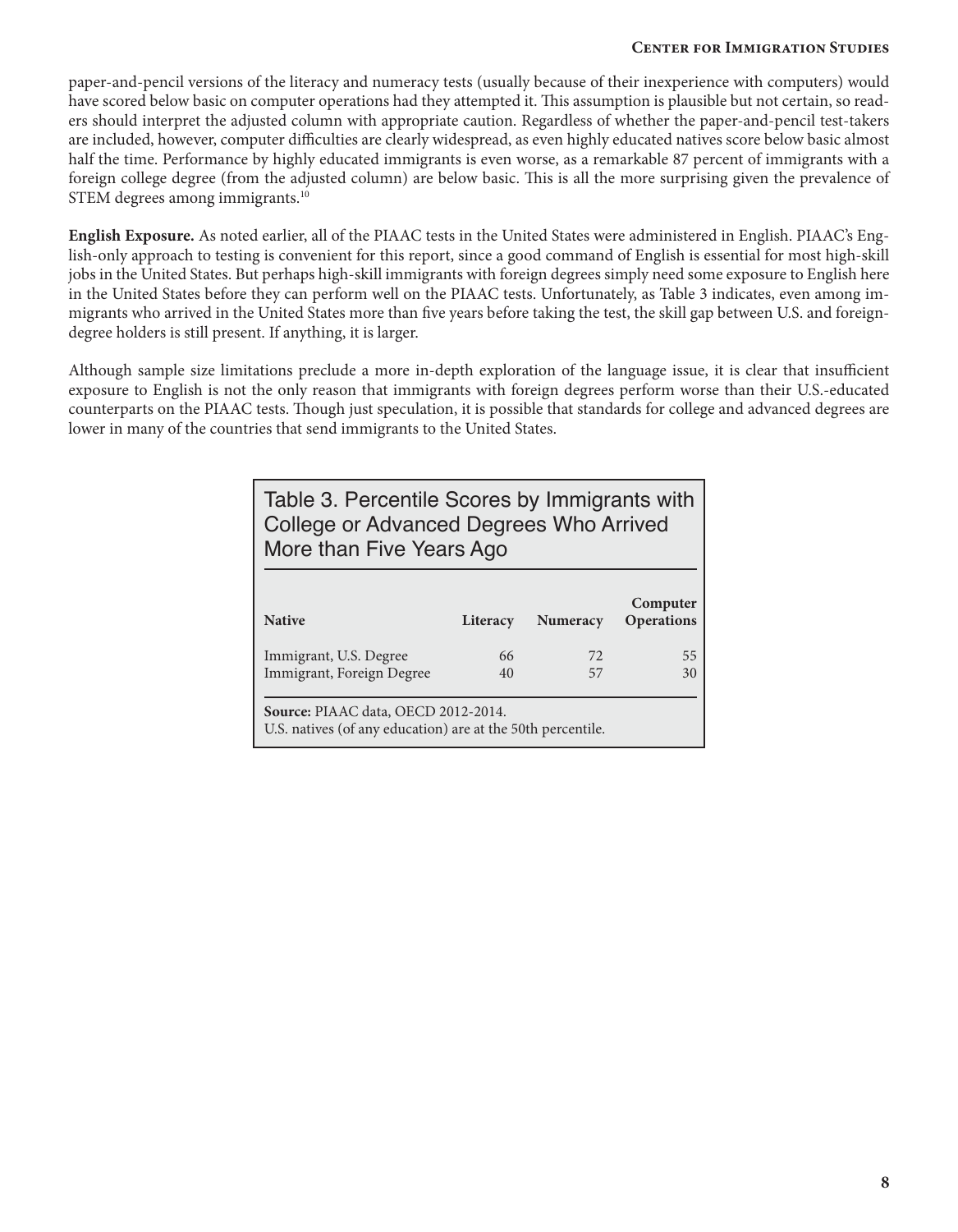### **Conclusion**

Although skilled immigration may be desirable, policy-makers must be cautious in using foreign degrees as proof of those skills. This report has shown that immigrants with foreign degrees perform substantially worse than U.S. degree holders on tests of literacy, numeracy, and computer operations. In some cases, the gaps are so large that immigrants with foreign college degrees have skills that resemble those of natives who have only a high school diploma. Although poor English clearly plays a role in the disparity — and a command of English is essential for success in most high-skill occupations in the United States — the disparity persists even among immigrants who have had at least five years to learn English after arriving.

In Congress, some proposed immigration reforms acknowledge the greater value of U.S. degrees. For example, the RAISE Act would establish a points system for high-skill immigrants that prioritizes U.S. degrees over foreign degrees. It would also go beyond educational credentials by giving extra points for English fluency, STEM specialties, and pre-arranged employment. Ultimately, policy-makers should consider making skill selection even more direct. Universities, the foreign service, and the military have been using standardized testing for decades to evaluate applicants. For example, people who want to do advanced study in important subjects such as biology, chemistry, and physics need to take the Graduate Record Exam (GRE) to demonstrate their knowledge and preparation. Perhaps Congress could integrate similar tests into a truly high-skill immigration system.

### Appendix

Appendix Tables A1, A2, and A3 provide means, standard errors, and standard deviations to accompany the percentiles shown in Figures 1, 2, and 3, respectively. The *d* column is a standardized measure of how much the scores of a given immigrant-education group differ from the scores of all natives. Specifically, it is the difference in mean scores divided by the *native* standard deviation (not by a pooled standard deviation). This measure of effect size is sometimes referred to as Glass's delta, and it is useful when the population standard deviations of the two groups appear to be substantially different.

With a standard normal (bell-shaped) distribution, there is a direct link between percentiles and score differences expressed as *d*. For example, scoring 0.2 standard deviations above the mean (*d* = 0.2) has the effect of moving from the 50th percentile to the 58th percentile, while a score of one standard deviation above the mean moves a person to the 84th percentile. Because the distribution of PIAAC scores is not perfectly bell-shaped, however, the percentiles listed in Figures 1, 2, and 3 are typically one to two percentile points different from what the *d*'s would imply in a standard normal distribution.

| <b>Native</b>                        | Mean    | Standard<br>Error | <b>Standard</b><br><b>Deviation</b> | d       |
|--------------------------------------|---------|-------------------|-------------------------------------|---------|
| All Education Levels                 | 2.75.19 | 0.95              | 47.28                               |         |
| College or Advanced Degree           | 307.19  | 1.51              | 37.66                               | 0.68    |
| <b>Advanced Degree</b>               | 311.47  | 2.39              | 38.38                               | 0.77    |
| College Only                         | 304.72  | 1.33              | 37.00                               | 0.62    |
| Some College                         | 277.43  | 1.78              | 39.36                               | 0.05    |
| High School                          | 264.89  | 1.24              | 43.62                               | $-0.22$ |
| Immigrant                            |         |                   |                                     |         |
| College or Advanced Degree (U.S.)    | 296.87  | 3.51              | 40.42                               | 0.46    |
| College Only (U.S.)                  | 284.17  | 4.87              | 41.98                               | 0.19    |
| College or Advanced Degree (foreign) | 268.40  | 5.53              | 43.13                               | $-0.14$ |
| College Only (foreign)               | 258.95  | 5.90              | 41.81                               | $-0.34$ |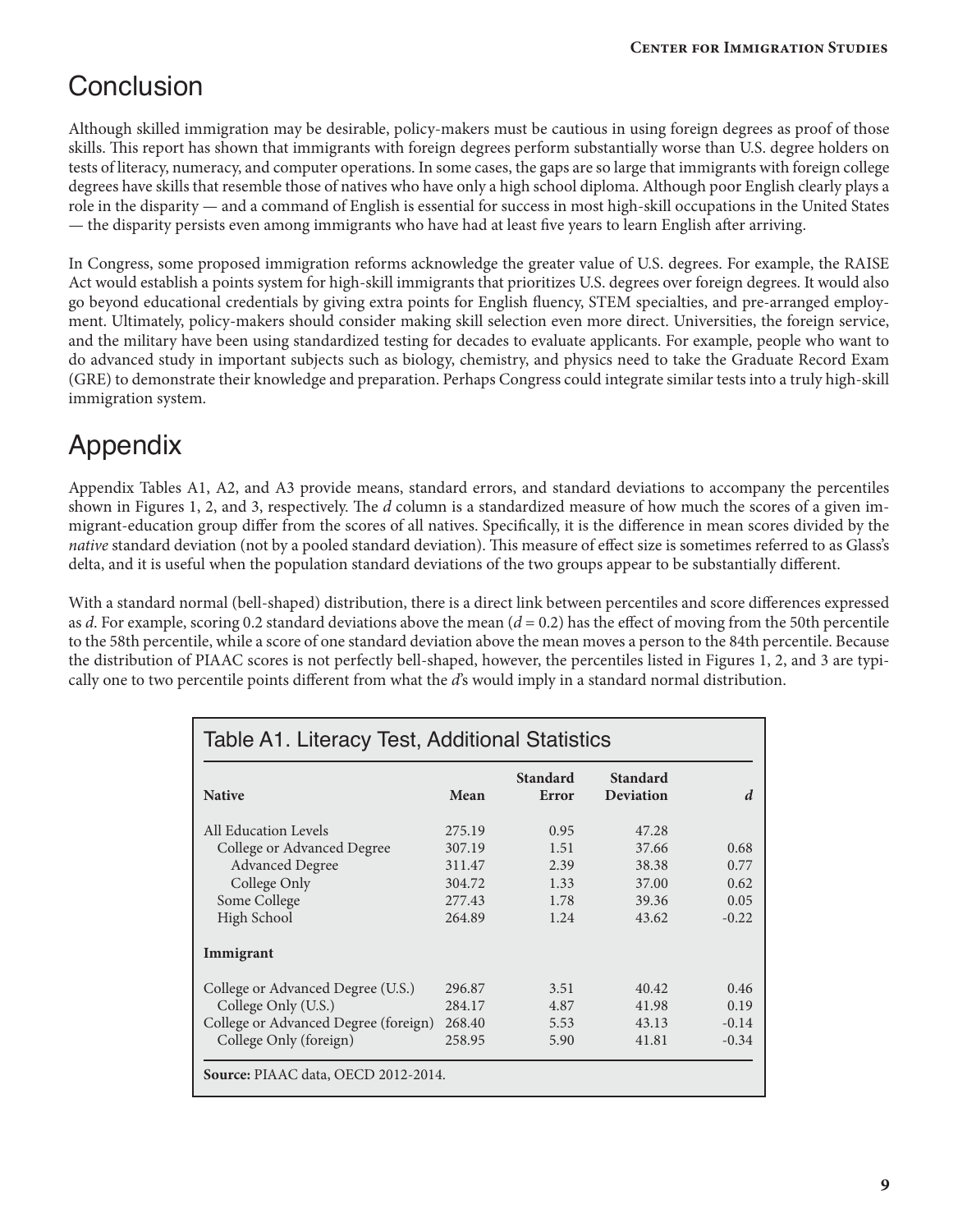| <b>Native</b>                        | Mean   | <b>Standard</b><br>Error | <b>Standard</b><br><b>Deviation</b> | d       |
|--------------------------------------|--------|--------------------------|-------------------------------------|---------|
| All Education Levels                 | 259.26 | 1.09                     | 53.65                               |         |
| College or Advanced Degree           | 296.21 | 1.82                     | 43.21                               | 0.69    |
| <b>Advanced Degree</b>               | 301.45 | 2.80                     | 43.57                               | 0.79    |
| College Only                         | 293.19 | 2.12                     | 42.69                               | 0.63    |
| Some College                         | 261.51 | 2.05                     | 46.07                               | 0.04    |
| High School                          | 247.36 | 1.31                     | 48.96                               | $-0.22$ |
| Immigrant                            |        |                          |                                     |         |
| College or Advanced Degree (U.S.)    | 292.90 | 4.36                     | 47.22                               | 0.63    |
| College Only (U.S.)                  | 273.92 | 6.34                     | 43.93                               | 0.27    |
| College or Advanced Degree (foreign) | 273.03 | 5.19                     | 44.53                               | 0.26    |
| College Only (foreign)               | 262.65 | 5.79                     | 44.21                               | 0.06    |

|                                      |        | <b>Standard</b> | <b>Standard</b> |         |
|--------------------------------------|--------|-----------------|-----------------|---------|
| <b>Native</b>                        | Mean   | Error           | Deviation       | d       |
| All Education Levels                 | 274.67 | 1.03            | 43.02           |         |
| College or Advanced Degree           | 295.03 | 1.39            | 38.40           | 0.47    |
| <b>Advanced Degree</b>               | 296.11 | 2.84            | 38.64           | 0.50    |
| College Only                         | 294.40 | 1.55            | 38.22           | 0.46    |
| Some College                         | 272.53 | 1.86            | 40.30           | $-0.05$ |
| High School                          | 264.34 | 1.35            | 42.35           | $-0.24$ |
| Immigrant                            |        |                 |                 |         |
| College or Advanced Degree (U.S.)    | 282.94 | 3.35            | 39.98           | 0.19    |
| College Only (U.S.)                  | 275.11 | 6.07            | 42.49           | 0.01    |
| College or Advanced Degree (foreign) | 257.57 | 5.70            | 43.36           | $-0.40$ |
| College Only (foreign)               | 247.82 | 6.78            | 43.61           | $-0.62$ |